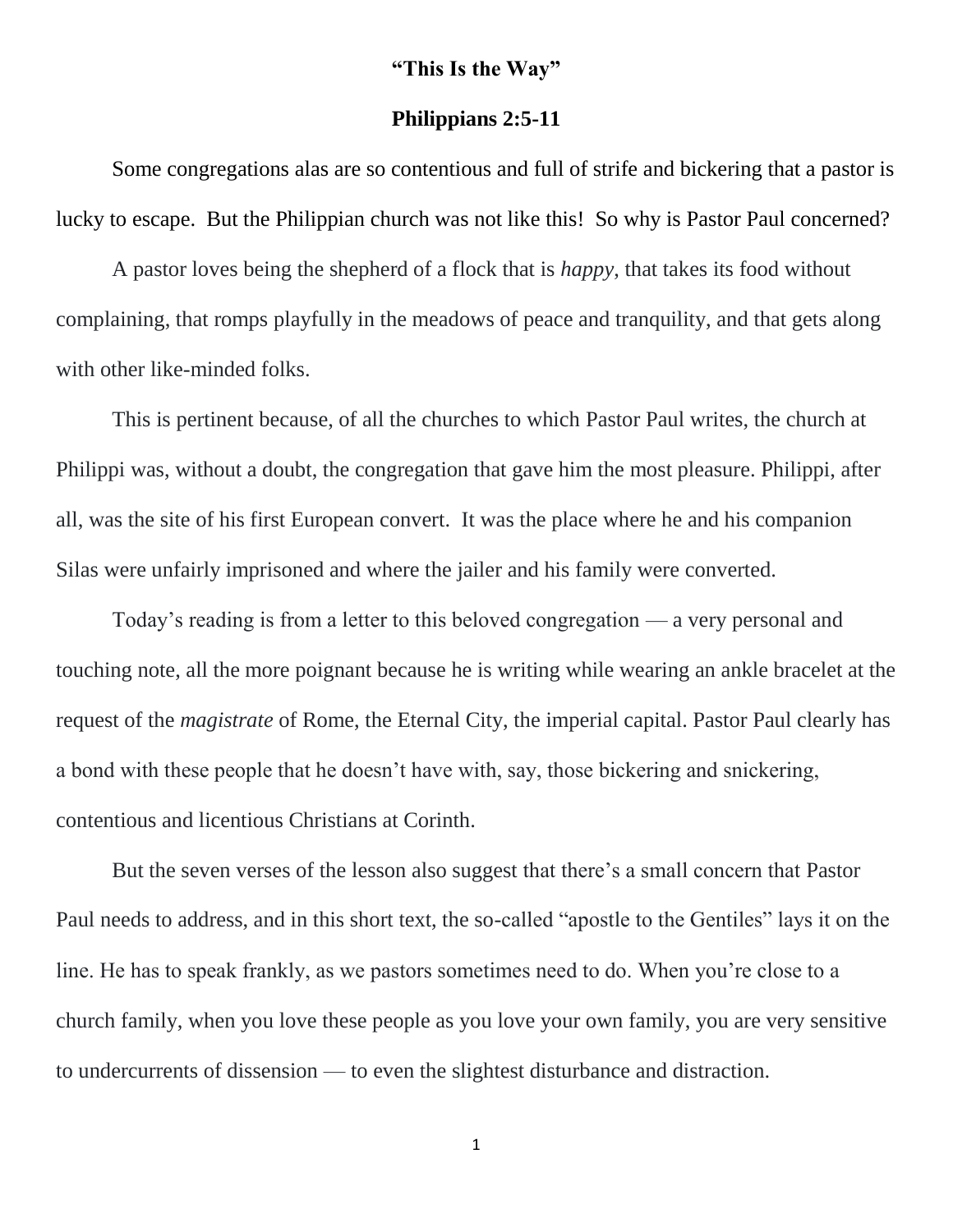Pastor Paul saw and heard some stuff that he didn't like. We know for certain that two influential women in the church, who had labored beside Paul "in the work of the gospel" were not "of the same mind" (see 4:2-3). He addresses it head-on in this reading. In verse 4, he uses two imperatives: *regard* and *look*. Regard others as better than yourselves, he warns, and look to the interests of others as though they were your own interests.

He cites the example of Jesus Christ himself, and in so doing, formulates an astonishing description of the eternal Christ in his pre-body existence as God and nothing but God. This text, the annual Palm Sunday reading, is a schematic of the life of Christ for the next five days of Holy Week, culminating in the awful, state-sponsored murder of the one person who offered humanity its only chance of redemption. These verses tell us how this week is going to play out. And for a while, it's going to be ugly.

But then, as we know, there is a reversal of fortunes. The victim emerges victorious. He is exalted, invested with a new name, knees are bowing, and all of creation is confessing that "Jesus Christ is Lord, to the glory of God, the Father" (v. 11).

Today's reading is the great "self-emptying" passage of Philippians and the New Testament. This idea is derived from the language in verses 5 and 6: "Who, though he was in the form of God, did not regard equality with God as something to be exploited, but *emptied* himself …" (emphasis added.)

This is insanely mysterious and super-awesome, and no human intelligence can claim to know, let alone understand, what was said in the divine conversations that resulted in the decision to incarnate God. When it was all said and done and the cosmic dust had settled, God decided that God did not need to be *just* God.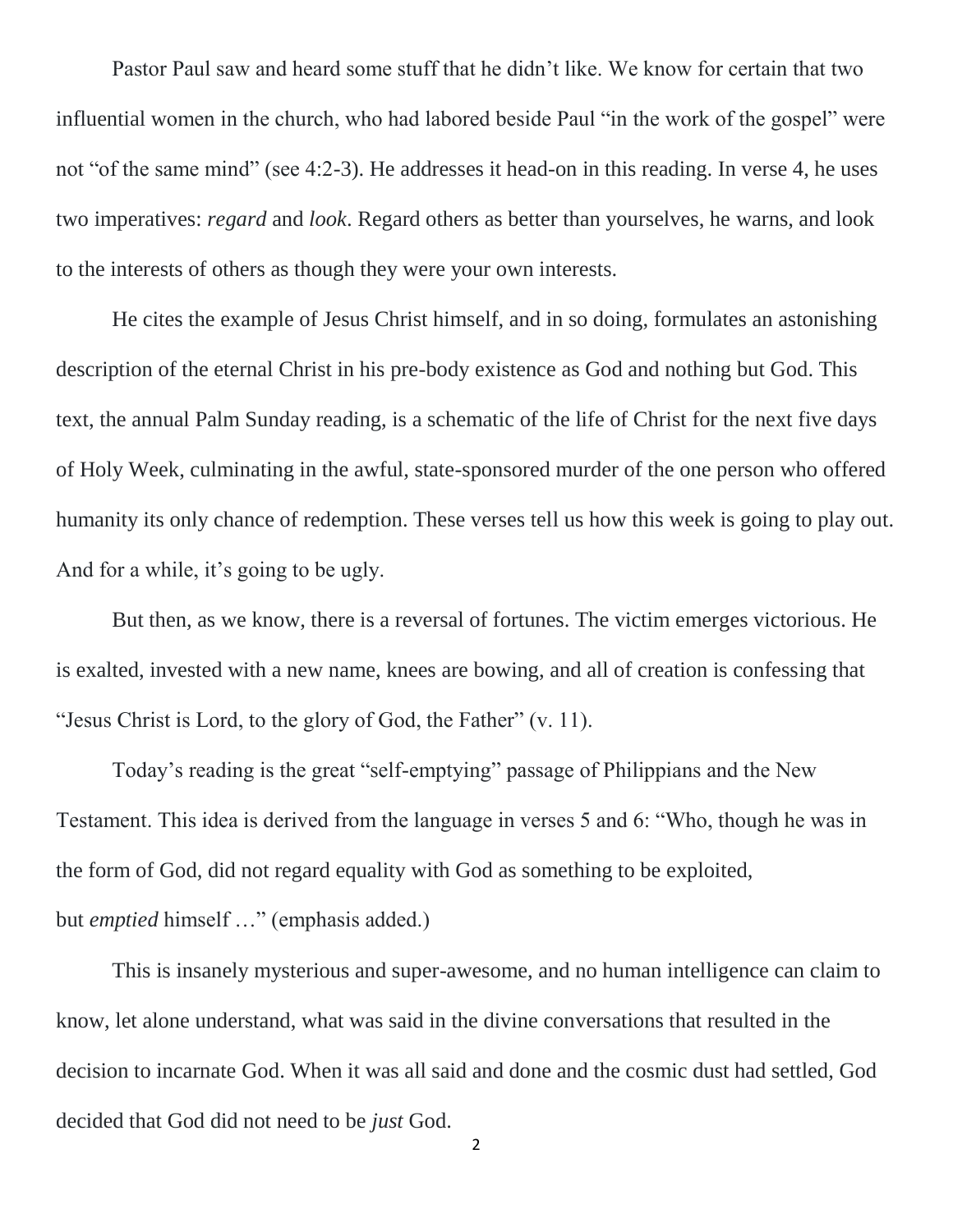Therefore, God willingly "emptied himself" so that the Being formerly known as God and God alone was now also known as a child in Bethlehem with the name of Jesus!

This Jesus, Paul says, had existed as God and God alone. Now he was completely Other, a combo God/Mortal, and, as such, this person, both human and divine, serves as an example for those times when *we're going to need to do some self-emptying ourselves.*

In verses 5-8, Pastor Paul says that the eternal Christ:

- divests himself of the need to be only God in order to also be a human;
- discards the need to be Lord of all to become Servant of all;
- discards his exalted rank to assume a humble one; and
- discards his eternality as God to submit to death as a mortal.

In other words, the eternal Christ set aside just about everything that would identify him as a deity who was present at creation, in whom all things held together, and went tripping down the path into the mess that had been made of the human experience. He humbled himself in the way that a billionaire who made her money in tech apps might be humbled if she lost all her money and became a box handler on the line at an Amazon fulfillment center.

Yet the transition from glory to gore was even more profound than this. A billionaire who becomes a box handler is still a human after this shocking tumble down the economic ladder. Her new condition is just a difference in rank, social standing or access to ready cash. When the eternal Christ became a human, this involved a ginormous change. Christ became someone or something he'd never been before and would henceforth never cease to be.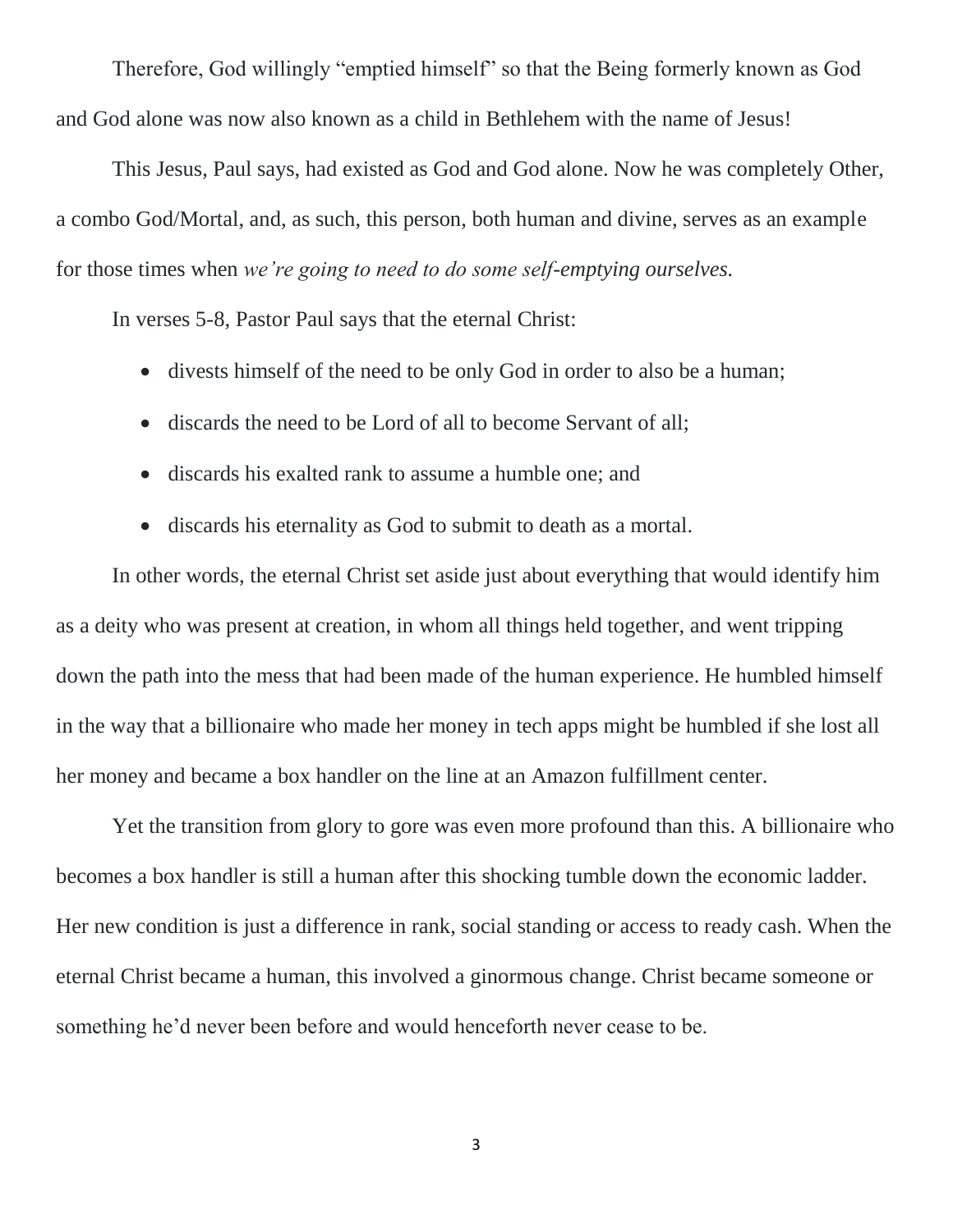There was no going back. God had now morphed into a human known as Jesus, while retaining his divinity. It was an unprecedented union of the divine and human.

This, then, concludes a brief history of eternal time in which God became a human, a story to which Pastor Paul alludes in his efforts to encourage the Philippian Christians to make his joy complete (v. 2), and "to be of the same mind ... that was in Christ Jesus" (v. 5).

How, then, does the Christ-centered verses 6-8 help the Philippians — and us — to "be of the same mind," to "do nothing from selfish ambition or conceit," to regard each other in humility "as better than" ourselves, and to "look not to [our] own interests, but to the interests of others"? Let's take a look.

You would think a person who was a human with some very special superpowers would have a hard time relating to mere mortals.

But not so. Jesus was an extraordinary fellow while growing up. He was like "young Sheldon" in the temple at the age of 12, schooling gray-bearded Sadducees, Pharisees and scribes. He gave his mother a lot to think about. But he worked with his earthly father in his carpenter shop, perhaps in the way that Clark Kent worked on the farm and in the family store in Smallville, Kansas.

Jesus did not go out of his way to use his superpowers — the "water-into-wine" episode, hogs into the sea, occasional exorcism, and calming of storms on the sea notwithstanding.

Jesus knew how to work with his hands. He perspired in Joseph's shop. He felt the oppression of the Romans who supported client kings in the area and occupied Palestine, a buffer state between Egypt and Syria.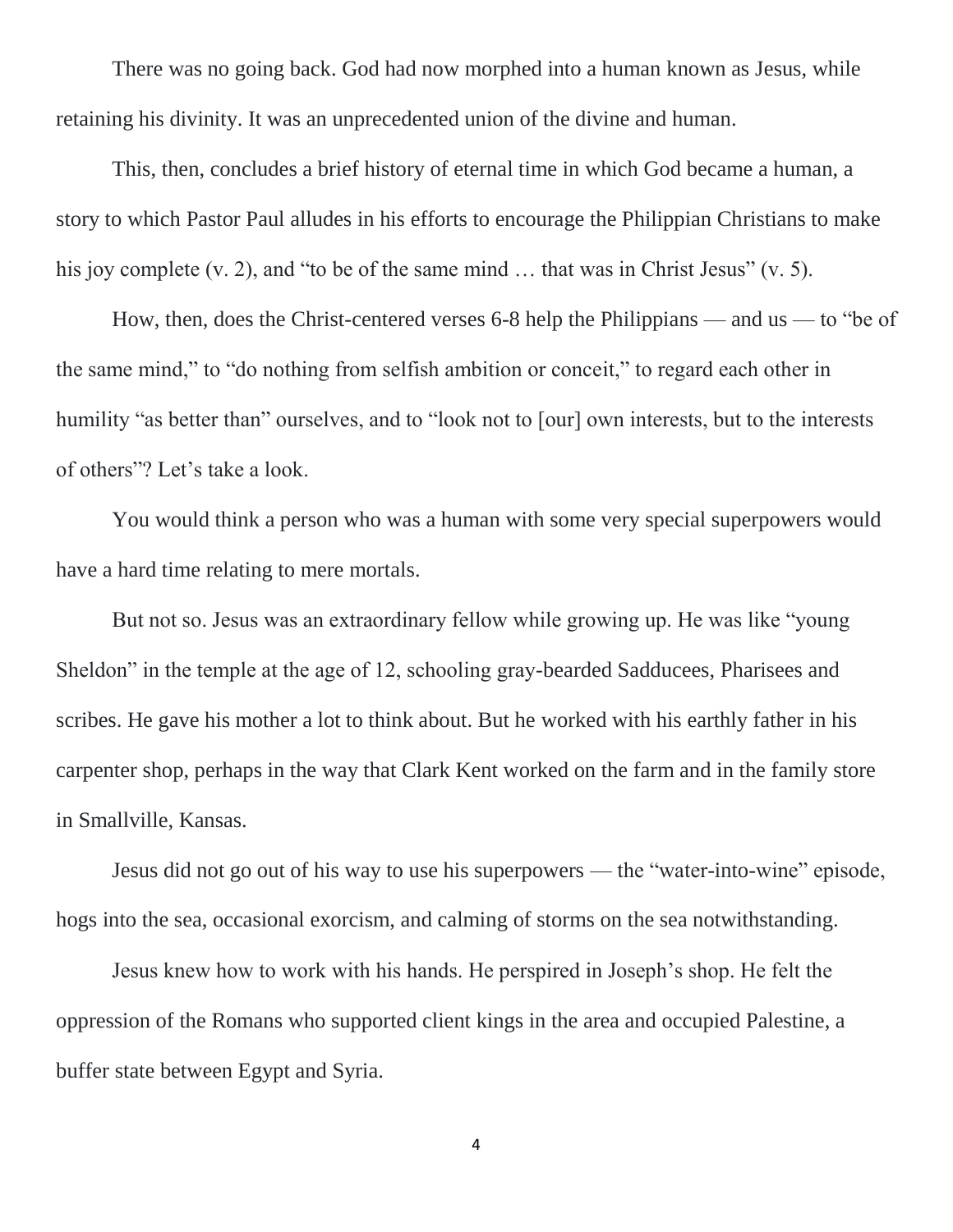As a young man, he was well-liked, and no doubt most people in Nazareth thought he was a boy with prospects. He would make his mom and dad proud.

When he started his ministry, he met the first of his disciples at the job site: a harbor at or near Tiberius. Some fishermen were mending their nets. He said, "Follow me," and they did. They stayed with him for three years. Others became part of this circle, including women. He scarcely had a place to call home. Sometimes he didn't know where he was going to put up for the night. He washed the feet of the disciples before having a meal.

The Bible says that he suffered temptation, just as humans do: "For we do not have a high priest who is unable to sympathize with our weaknesses, but we have one who in every respect has been tested as we are, yet without sin" (Hebrews 4:15).

The text emphasizes Jesus' humanity: "in human likeness … in human form" (v. 7). Jesus did not use his superpowers or his divine "otherness" to elevate himself above others. He was fully human, and this is how he was viewed by his intimates and the public.

This is a key point: in our dealings with others, especially those of the "household of faith," *we must always have regard for the humanness of others.*

Although the Declaration of Independence asserts that "all men are created equal," we know that we're all very unequal in many ways. What this article of independence did not clarify sufficiently is that we are all *equal in our humanity*.

Jesus stepped into our humanness. He occupied a body. He felt human pain. He experienced temptation. He knew disappointment and sorrow. He cried real tears when his friends died, or when so many turned away.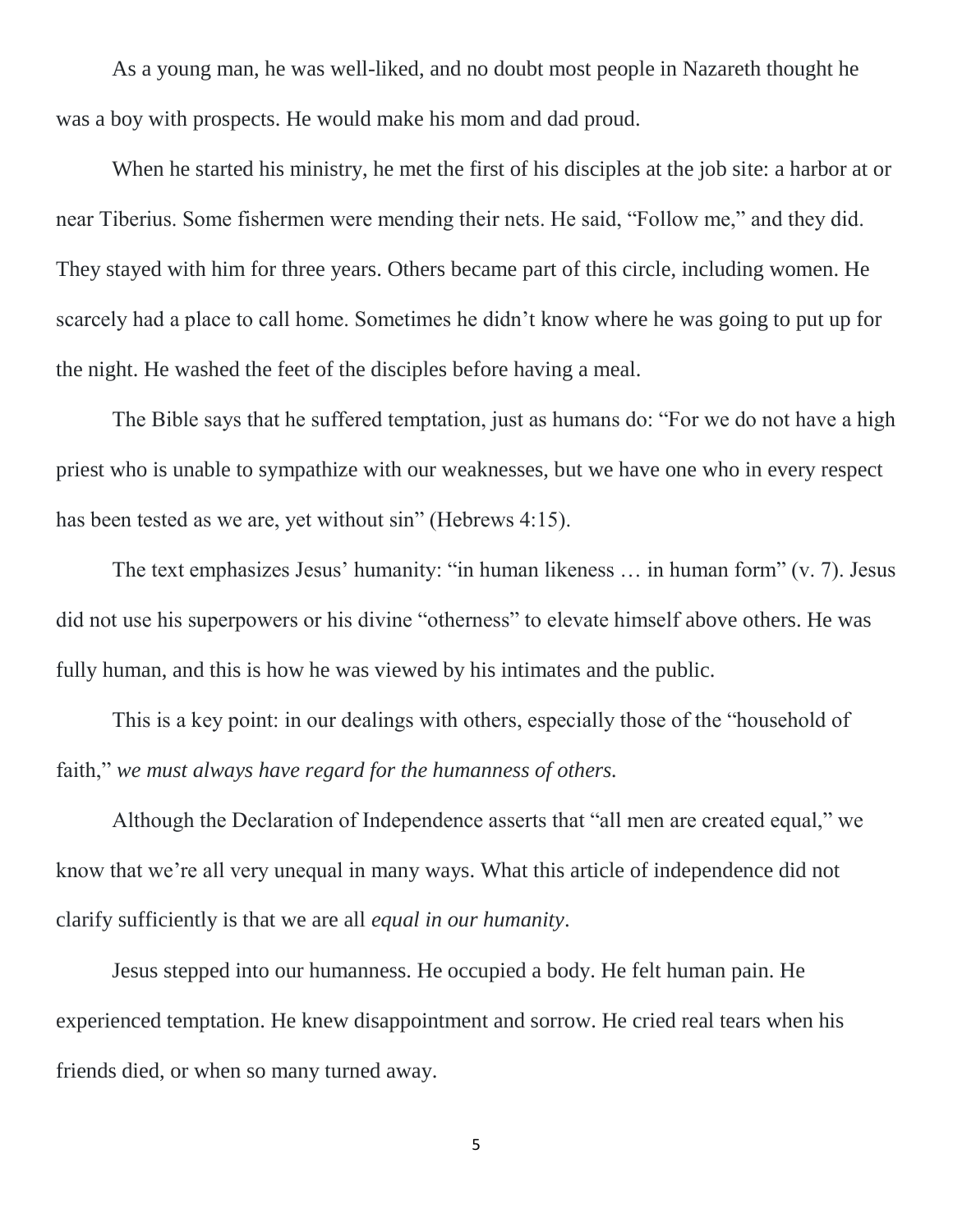Jesus empathized. He had compassion for others that was so strong, it twisted his gut. He got physically ill.

This, then, *is the example he sets for our interaction with others.* We will remember their humanity. Before starting a fight with the neighbors, we will remember that we have not walked in their shoes. Before being judgmental, we will give others the benefit of the doubt. Before doing something hurtful, we will remember to perform an act of kindness. We will always be looking for ways to put the interests of others ahead of our own.

This is the Jesus way. This is the way. This is what Jesus' self-emptying has taught us. We all have this in common: we are humans, bearing the *imago Dei,* the image of God*.*

Jesus "emptied himself, taking the form of a slave" (v. 7).

Slaves in the Roman empire didn't have a lot of self-esteem as a rule. True, some slaves occupied powerful positions in the homes of Roman families. Such a slave might function as a manager of household finances, or as a tutor, for the family's children. But a slave was a slave. He or she was property and bound to the master by law. Penalties were severe if a slave ran away. He was bound to be obedient to his master.

Do we really think of Jesus as a slave?

If issued a direct command from a Roman officer, Jesus likely would have complied. Remember his controlled behavior with Herod and Pilate during his sham of a trial.

But in his day-to-day life, although Jesus didn't look like a slave, he acted as though he existed to serve others. He tried to explain this to the disciples. He didn't ask his followers to think of themselves as maids or butlers.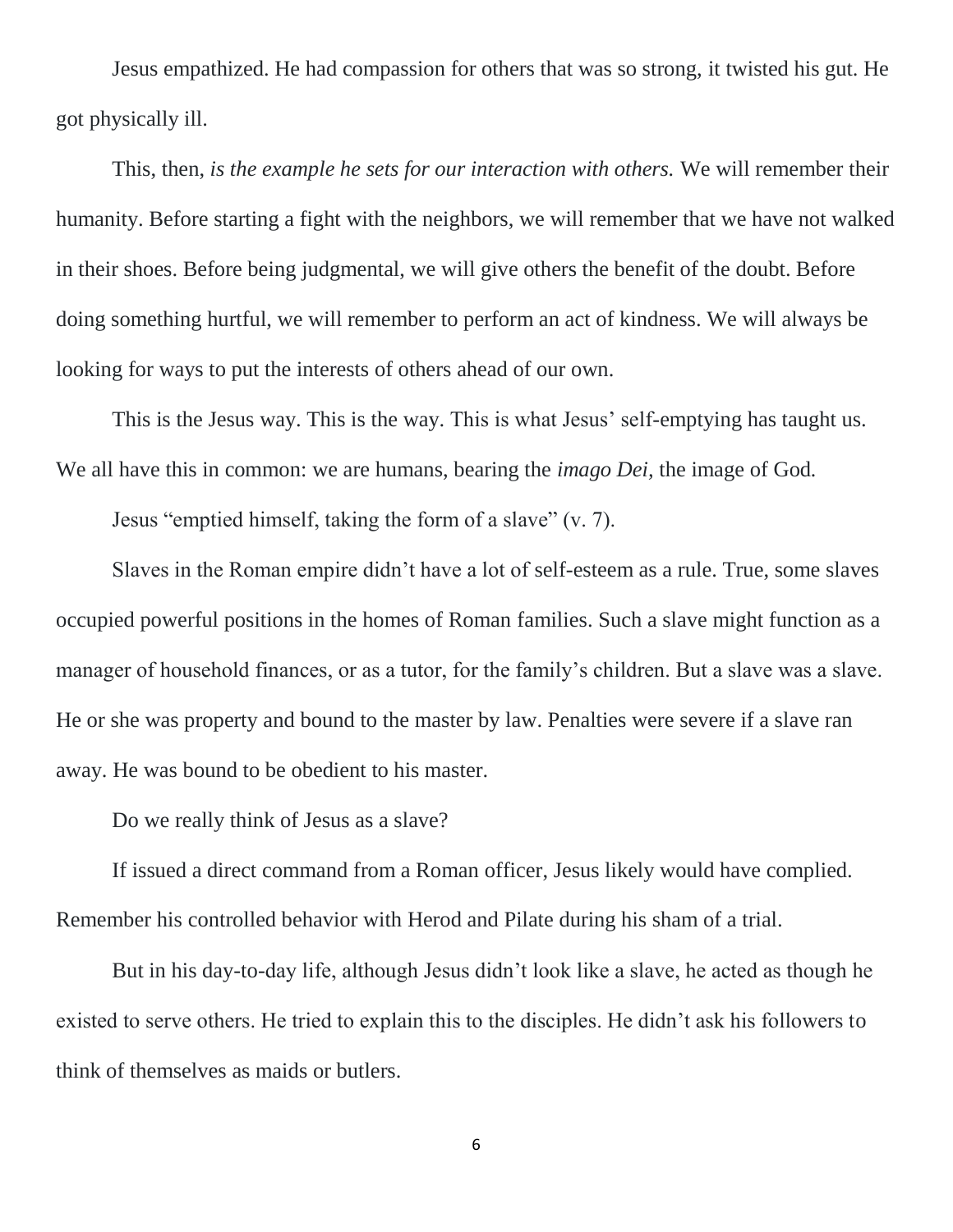Jesus never asks us to despise ourselves — just to honor others. "Servants focus on others, not themselves," says pastor Rick Warren. "This is true humility: not thinking less of ourselves but thinking of ourselves less." This is the Way.

In this way, Pastor Paul the apostle makes it plain. Please have the mind of Christ, he writes. Jesus took on the form of a servant. Jesus himself urged his disciples to be servant leaders: "The greatest among you must become like the youngest, and the leader like one who serves" (Luke 22:26). This is the Way.

Jesus himself explicitly identifies his mission as one of service: "Just as the Son of Man did not come to be served, but to serve, and to give his life as a ransom for many" (Matthew 20:28, NIV).

Here again, this is the Jesus way. This is what Jesus' self-emptying has taught us. We must be servants.

If you give your life to save the life of a friend or family member, that is *love*. Jesus said, "No one has greater love than this, to lay down one's life for one's *friends*" (John 15:13).

The Bible says, "Now, most people would not be willing to die for an upright person, though someone might perhaps be willing to die for a person who is especially good. But God showed his great love for us by sending Christ to die for us while we were still sinners" (Romans 5:7-8, NLT).

*What kind of love is this when someone will die for strangers and sinners?*

What kind of love is this when millions of Ukrainians have fled their homes and thousands of Ukrainians have died standing up for us to an evil tyrant.